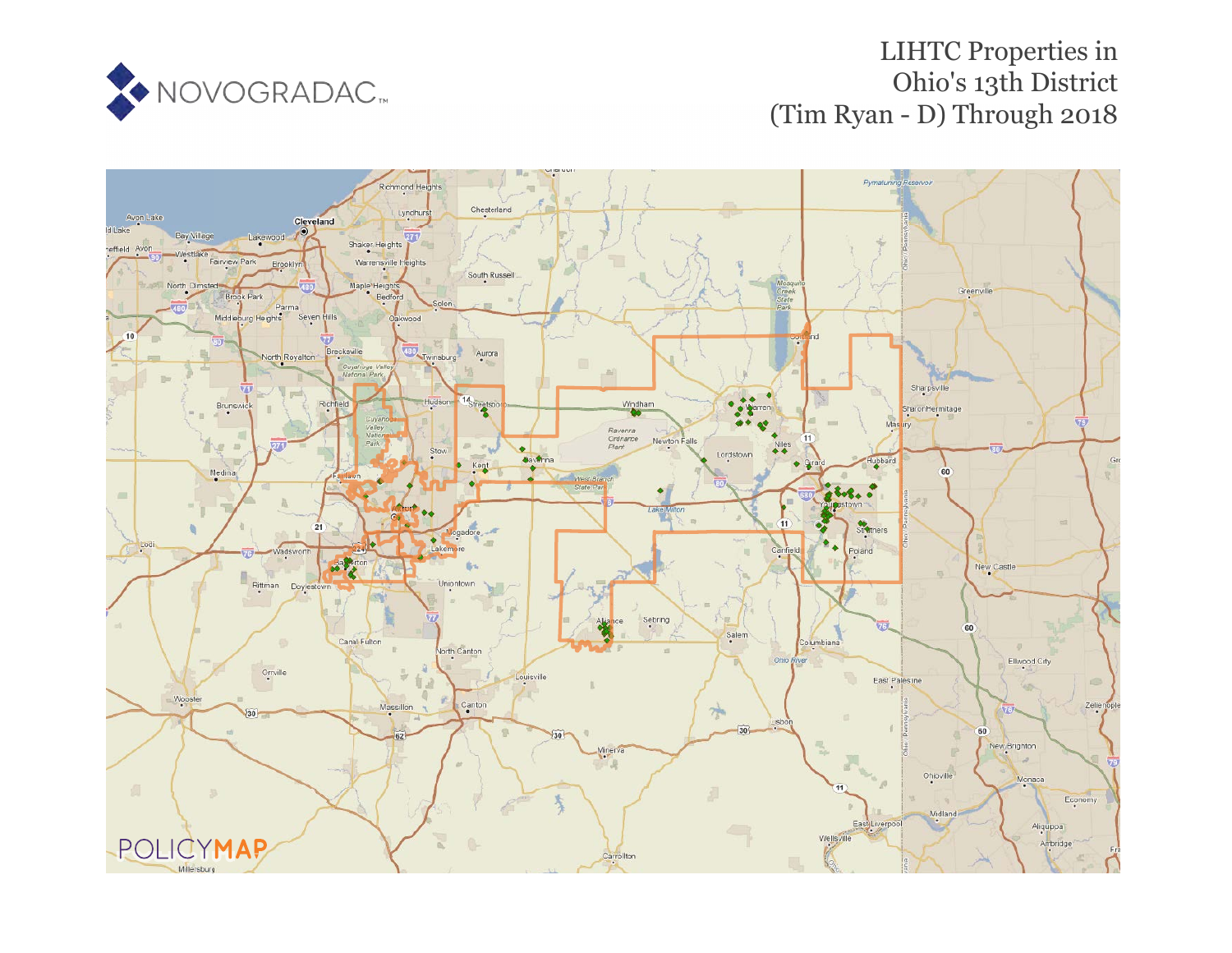| <b>Project Name</b>                                           | <b>Address</b>                     | <b>City</b>       | <b>State</b> | <b>Zip Code</b> | <b>Nonprofit</b><br><b>Sponsor</b> | <b>Allocation</b><br><b>Year</b> | <b>Annual</b><br><b>Allocated</b><br><b>Amount</b> | <b>Year PIS</b> | <b>Construction Type</b>                       | <b>Total</b><br><b>Units</b> | Low<br><b>Income</b><br><b>Units</b> | <b>Rent or</b><br><b>Income</b><br><b>Ceiling</b> | <b>Credit %</b>                             | <b>Tax-Exempt</b><br><b>Bond</b> | <b>HUD Multi-Family</b><br>Financing/<br><b>Rental Assistance</b> |
|---------------------------------------------------------------|------------------------------------|-------------------|--------------|-----------------|------------------------------------|----------------------------------|----------------------------------------------------|-----------------|------------------------------------------------|------------------------------|--------------------------------------|---------------------------------------------------|---------------------------------------------|----------------------------------|-------------------------------------------------------------------|
| PLEASANT MEADOWS<br>VILLAGE                                   | 324 PLEASANT<br><b>MEADOW BLVD</b> | CUYAHOGA FALLS OH |              | 44224           | Yes                                | 2001                             | \$392,443                                          | 2000            | <b>New Construction</b>                        | 72                           | 72                                   | 60% AMGI                                          | 70 % present $\hbox{~No}$<br>value          |                                  |                                                                   |
| YOUNGSTOWN CHOICE 201 W<br><b>HOMES III</b>                   | CHALMERS AVE YOUNGSTOWN            |                   | OH           | 44507           | Yes                                | 2000                             | \$439,899                                          | 2000            | <b>New Construction</b>                        | 40                           | 40                                   | 60% AMGI                                          | 70 % present $\hbox{~No}$<br>value          |                                  |                                                                   |
| YOUNGSTOWN<br><b>JUBILEE HOMES III</b>                        | 369 WALLACE ST YOUNGSTOWN          |                   | OH           | 44502           | Yes                                | 2001                             | \$0                                                | 2000            | <b>New Construction</b>                        | 48                           | 48                                   | 60% AMGI                                          | 70 % present $\hbox{~No}$<br>value          |                                  |                                                                   |
| <b>CAMPBELL</b><br><b>COMMUNITIES</b>                         | 31 TREMBLE<br>AVE                  | <b>CAMPBELL</b>   | OH           | 44405           | Yes                                | 1999                             | \$529,779                                          | 2001            | Both New Construction $\,$ 57<br>and $\rm A/R$ |                              | 57                                   |                                                   | <b>Both 30%</b><br>and 70%<br>present value | No                               |                                                                   |
| <b>FOUR SEASONS AT</b><br><b>KENT</b>                         | 5956 HORNING<br>RD                 | <b>KENT</b>       | OH           | 44240           | Yes                                | 2002                             | \$372,452                                          | 2001            | <b>New Construction</b>                        | 54                           | 43                                   | 50% AMGI                                          | 70 % present $\,$ No $\,$<br>value          |                                  |                                                                   |
| SYCAMORE PLACE II                                             | 31 TREMBLE<br>AVE                  | <b>CAMPBELL</b>   | OH           | 44405           |                                    | 2002                             | \$0                                                | 2001            | Both New Construction 57<br>and $A/R$          |                              | 57                                   | 50% AMGI                                          | Not<br>Indicated                            |                                  |                                                                   |
| TOD'S CROSSING II                                             | 1330 BLAKELY<br><b>CIR SW</b>      | <b>WARREN</b>     | OH           | 44485           | Yes                                | 2001                             | \$0                                                | 2001            | New Construction                               | 64                           | 58                                   | 50% AMGI                                          | 70 % present $\hbox{~No}$<br>value          |                                  | $\mathbf{No}$                                                     |
| YOUNGSTOWN CHOICE 725 LEXINGTON YOUNGSTOWN<br><b>HOMES IV</b> | AVE                                |                   | OH           | 44510           | Yes                                | 2002                             | \$485,681                                          | 2001            | <b>Both New Construction</b><br>and $A/R$      | 38                           | 38                                   | 60% AMGI                                          | <b>Both 30%</b><br>and 70%<br>present value | No                               |                                                                   |
| <b>EAGLE HEIGHTS</b><br><b>HOMES I</b>                        | 340 CHICAGO<br>AVE                 | YOUNGSTOWN        | OH           | 44511           | Yes                                | 2003                             | \$62,035                                           | 2002            | New Construction                               | 10                           | $5\phantom{.0}$                      | 60% AMGI                                          | <b>Both 30%</b><br>and 70%<br>present value | No                               |                                                                   |
| NORTH HEIGHTS<br><b>HOMES YOUNGSTOWN</b>                      | 1407<br><b>KENSINGTON</b><br>AVE   | YOUNGSTOWN        | OH           | 44505           | Yes                                | 2002                             | \$62,035                                           | 2002            | <b>New Construction</b>                        | 10                           | $5\phantom{.0}$                      | 60% AMGI                                          | <b>Both 30%</b><br>and 70%<br>present value | No                               |                                                                   |
| PORTAGE HOUSING II                                            | 9066 MAPLE<br><b>GROVE RD</b>      | <b>WINDHAM</b>    | OH           | 44288           | Yes                                | 2004                             | \$250,152                                          | 2002            | New Construction                               | 25                           | 25                                   | 60% AMGI                                          | 70 % present<br>value                       |                                  |                                                                   |
| YOUNGSTOWN CHOICE 434 CHICAGO<br><b>HOMES V</b>               | AVE                                | YOUNGSTOWN        | OH           | 44511           | Yes                                | 2004                             | \$486,293                                          | 2002            | <b>New Construction</b>                        | 40                           | 40                                   | 60% AMGI                                          | 70 % present $\hbox{~No}$<br>value          |                                  |                                                                   |
| <b>ALEXANDER SQUARE</b><br><b>APTS</b>                        | 553W<br>TUSCARAWAS<br>AVE          | <b>BARBERTON</b>  | OH           | 44203           | Yes                                | 2004                             | \$197,000                                          | 2003            | Acquisition and Rehab 35                       |                              | 28                                   | 60% AMGI                                          | <b>Both 30%</b><br>and 70%<br>present value | No                               |                                                                   |

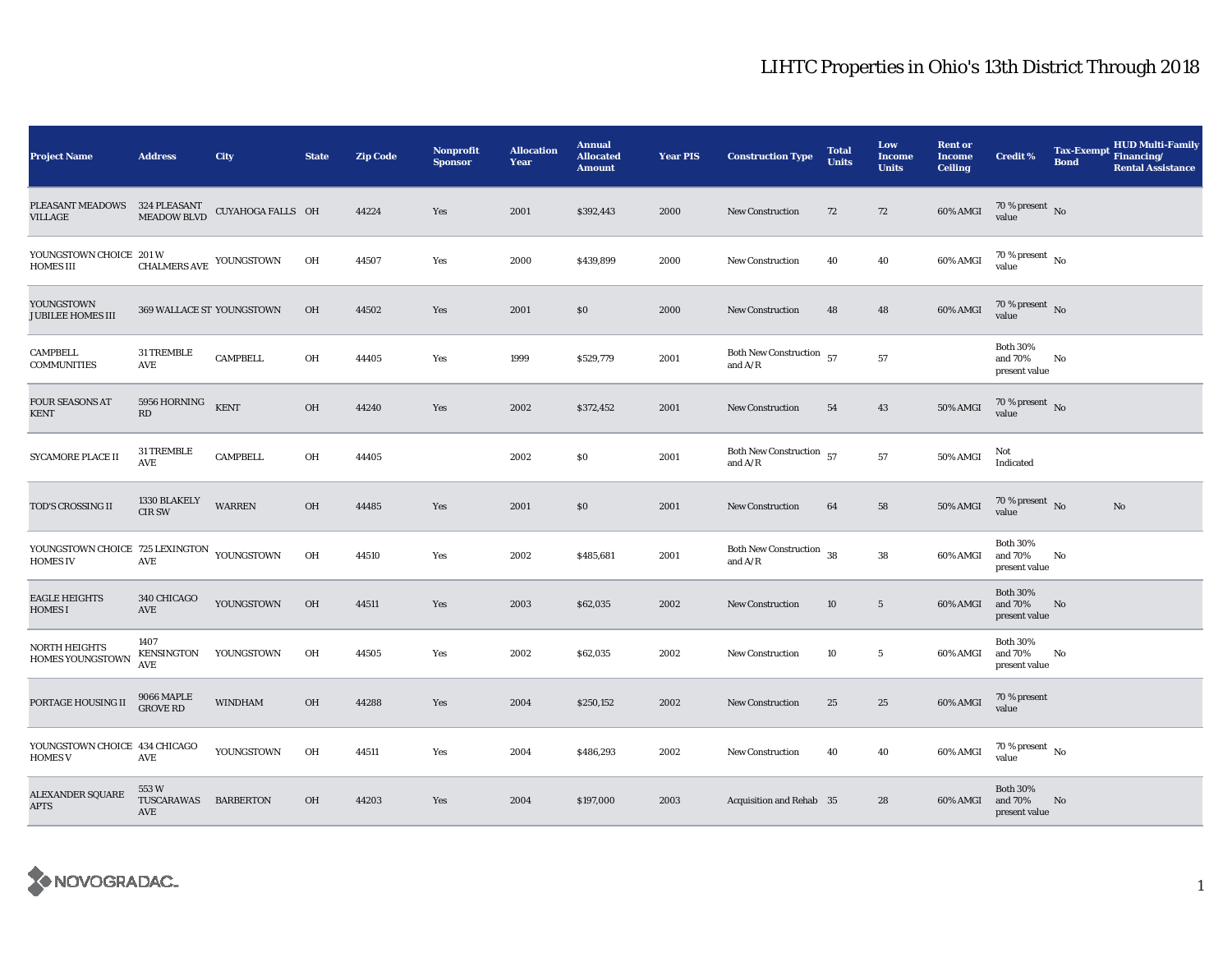| <b>Project Name</b>                        | <b>Address</b>                                                          | City           | <b>State</b> | <b>Zip Code</b> | Nonprofit<br><b>Sponsor</b> | <b>Allocation</b><br>Year | <b>Annual</b><br><b>Allocated</b><br><b>Amount</b> | <b>Year PIS</b> | <b>Construction Type</b>  | <b>Total</b><br><b>Units</b> | Low<br><b>Income</b><br><b>Units</b> | <b>Rent or</b><br><b>Income</b><br><b>Ceiling</b> | <b>Credit %</b>                             | <b>Tax-Exempt</b><br><b>Bond</b> | <b>HUD Multi-Family</b><br>Financing/<br><b>Rental Assistance</b> |
|--------------------------------------------|-------------------------------------------------------------------------|----------------|--------------|-----------------|-----------------------------|---------------------------|----------------------------------------------------|-----------------|---------------------------|------------------------------|--------------------------------------|---------------------------------------------------|---------------------------------------------|----------------------------------|-------------------------------------------------------------------|
| <b>WARREN VILLAGE</b><br>APTS              | 1300 ROBERTS<br><b>AVE NW</b>                                           | <b>WARREN</b>  | OH           | 44485           | No                          | 2004                      | \$105,381                                          | 2003            | Acquisition and Rehab 120 |                              | 120                                  |                                                   | $30\,\%$ present $\,$ $\rm Yes$<br>value    |                                  |                                                                   |
| <b>WATERSTONE PLACE</b>                    | 1380 ARBOR AVE WARREN<br>$\rm SE$                                       |                | OH           | 44484           | No                          | 2004                      | \$96,573                                           | 2003            | Acquisition and Rehab 84  |                              | 84                                   |                                                   | $30$ % present $\,$ $\rm Yes$<br>value      |                                  |                                                                   |
| <b>CHOICE ELDERLY I</b>                    | 767 PARK AVE                                                            | YOUNGSTOWN     | OH           | 44510           | Yes                         | 2005                      | \$345,351                                          | 2004            | <b>New Construction</b>   | 40                           | 34                                   | 60% AMGI                                          | <b>Both 30%</b><br>and 70%<br>present value | No                               |                                                                   |
| <b>CRAIG BEACH HOMES</b>                   | $17758$ GLENWOOD AVE CRAIG BEACH                                        |                | OH           | 44429           | Yes                         | 2005                      | \$280,508                                          | 2004            | <b>New Construction</b>   | 20                           | 20                                   | 60% AMGI                                          | <b>Both 30%</b><br>and 70%<br>present value | No                               |                                                                   |
| <b>JOSEPH KNIGHT</b><br>TOWERS             | 107<br>WESTCHESTER AUSTINTOWN<br>DR                                     |                | OH           | 44515           | Yes                         | 2004                      | \$215,328                                          | 2004            | Acquisition and Rehab 101 |                              | 100                                  | 60% AMGI                                          | $30$ % present $\,$ $\rm Yes$<br>value      |                                  |                                                                   |
| <b>NORTHSIDE HOMES</b>                     | 2950 MEGAN<br>CIR                                                       | YOUNGSTOWN     | OH           | 44505           | Yes                         | 2005                      | \$521,178                                          | 2004            | <b>New Construction</b>   | 46                           | 31                                   | 60% AMGI                                          | <b>Both 30%</b><br>and 70%<br>present value | No                               |                                                                   |
| WARREN<br>NEIGHBORHOOD<br>REDEVELOPMENT    | 207 BELMONT<br>AVE NE                                                   | <b>WARREN</b>  | OH           | 44483           | Yes                         | 2005                      | $\$0$                                              | 2004            | Acquisition and Rehab 20  |                              | 20                                   | 60% AMGI                                          | <b>Both 30%</b><br>and 70%<br>present value |                                  |                                                                   |
| <b>WILLIAM PRESSER</b><br><b>TOWERS</b>    | 480 CANTON RD AKRON                                                     |                | OH           | 44312           | Yes                         | 2005                      | \$220,041                                          | 2004            | Acquisition and Rehab 100 |                              | 100                                  | 60% AMGI                                          | 30 % present $Yes$<br>value                 |                                  |                                                                   |
| YOUNGSTOWN CHOICE 2815 BENFORD<br>HOMES VI | ${\rm LN}$                                                              | YOUNGSTOWN     | OH           | 44505           | Yes                         | 2012                      | \$0                                                | 2004            | <b>New Construction</b>   | 40                           | 34                                   | 60% AMGI                                          | <b>Both 30%</b><br>and 70%<br>present value |                                  |                                                                   |
| YOUNGSTOWN<br><b>JUBILEE HOMES IV</b>      | 3782 CHOICE CT YOUNGSTOWN                                               |                | OH           | 44505           | Yes                         | 2005                      | \$0\$                                              | 2004            | <b>New Construction</b>   | 40                           | 34                                   | 60% AMGI                                          | <b>Both 30%</b><br>and 70%<br>present value |                                  |                                                                   |
| <b>EASTLAND WOODS</b>                      | 1094<br>MORNINGVIEW AKRON<br>AVE                                        |                | OH           | 44305           | Yes                         | 2005                      | \$477,100                                          | 2004            | Acquisition and Rehab 100 |                              | 100                                  | 60% AMGI                                          | $30$ % present $\,$ $\rm Yes$<br>value      |                                  |                                                                   |
| <b>ALLIANCE HOMES II</b>                   | $516$ S $\rm FREEDOM$ $\rm \,ALLIANCE$<br>$\operatorname{\mathbf{AVE}}$ |                | OH           | 44601           | Yes                         | 2006                      | \$0                                                | 2005            | <b>New Construction</b>   | 37                           | 37                                   | 60% AMGI                                          | <b>Both 30%</b><br>and 70%<br>present value | No                               |                                                                   |
| PORTAGE HOUSING III                        | 9015 MAPLE<br><b>GROVE RD</b>                                           | <b>WINDHAM</b> | OH           | 44288           | Yes                         | 2005                      | \$307,306                                          | 2005            | <b>New Construction</b>   | 30                           | 30                                   | 60% AMGI                                          | <b>Both 30%</b><br>and 70%<br>present value | No                               |                                                                   |

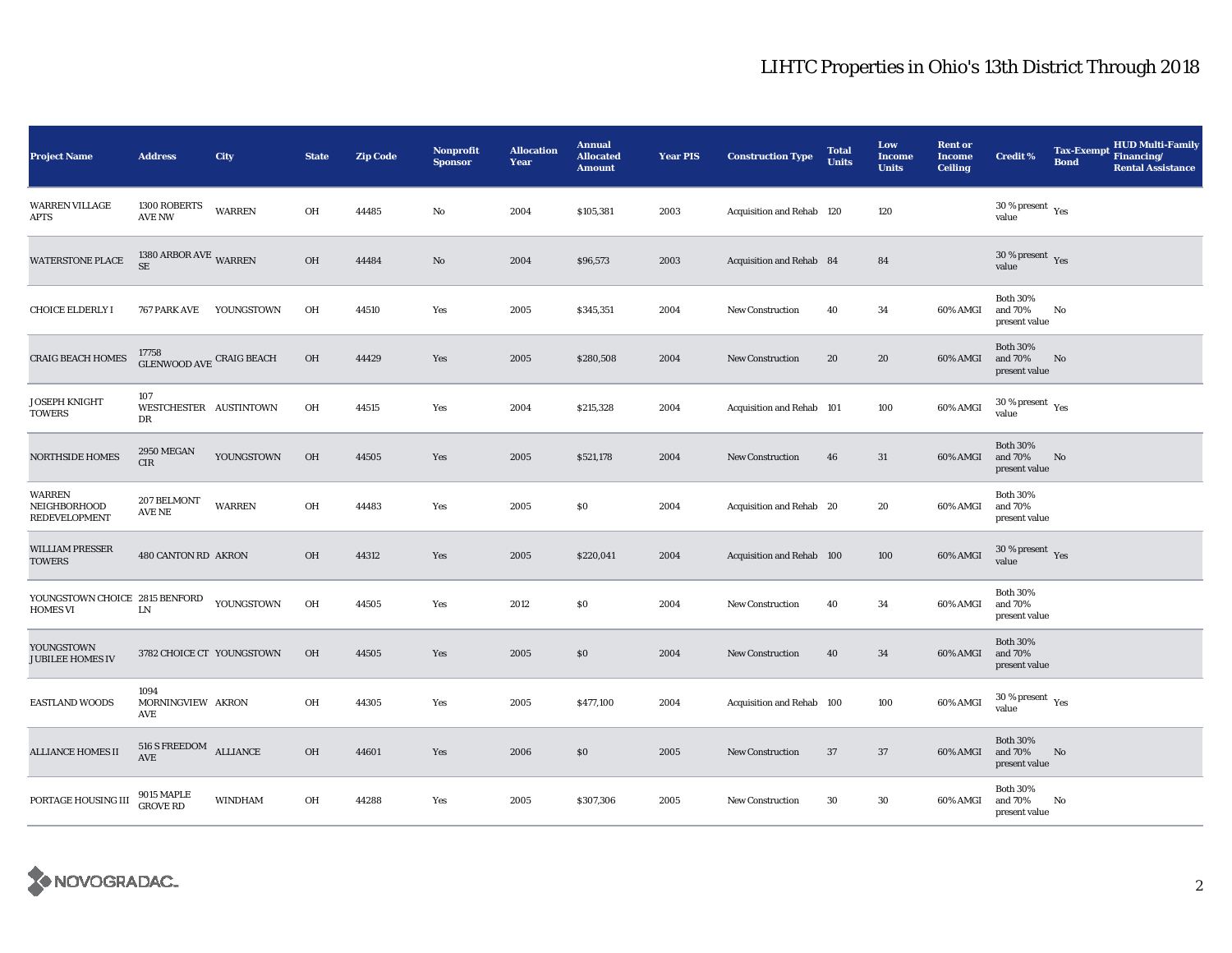| <b>Project Name</b>                              | <b>Address</b>                    | City               | <b>State</b> | <b>Zip Code</b> | <b>Nonprofit</b><br><b>Sponsor</b> | <b>Allocation</b><br>Year | <b>Annual</b><br><b>Allocated</b><br><b>Amount</b> | <b>Year PIS</b> | <b>Construction Type</b>              | <b>Total</b><br><b>Units</b> | Low<br><b>Income</b><br><b>Units</b> | <b>Rent or</b><br><b>Income</b><br><b>Ceiling</b> | <b>Credit %</b>                             | <b>Tax-Exempt</b><br><b>Bond</b> | <b>HUD Multi-Family</b><br>Financing/<br><b>Rental Assistance</b> |
|--------------------------------------------------|-----------------------------------|--------------------|--------------|-----------------|------------------------------------|---------------------------|----------------------------------------------------|-----------------|---------------------------------------|------------------------------|--------------------------------------|---------------------------------------------------|---------------------------------------------|----------------------------------|-------------------------------------------------------------------|
| YOUNGSTOWN<br><b>JUBILEE HOMES V</b>             | <b>2019 WARWICK</b><br>AVE        | YOUNGSTOWN         | <b>OH</b>    | 44505           | Yes                                | 2006                      | \$589,820                                          | 2005            | <b>New Construction</b>               | 39                           | 39                                   | 60% AMGI                                          | <b>Both 30%</b><br>and 70%<br>present value | No                               |                                                                   |
| PROSPECT HOUSE                                   | 245 S PROSPECT RAVENNA<br>ST      |                    | OH           | 44266           | Yes                                | 2008                      | \$245,283                                          | 2007            | Acquisition and Rehab 66              |                              | 66                                   | 60% AMGI                                          | <b>Both 30%</b><br>and 70%<br>present value |                                  |                                                                   |
| ST MARTHA MANOR                                  | 575 DELMAR<br><b>AVE</b>          | <b>AKRON</b>       | OH           | 44310           |                                    | 2008                      | \$0                                                | 2007            | Both New Construction 36<br>and $A/R$ |                              | ${\bf 36}$                           | 60% AMGI                                          | <b>Both 30%</b><br>and 70%<br>present value |                                  |                                                                   |
| <b>WARREN HEIGHTS</b><br><b>APTS</b>             | 540 DOUGLAS ST WARREN<br>$\rm NE$ |                    | OH           | 44483           |                                    | 2008                      | \$0                                                | 2007            | Acquisition and Rehab 188             |                              | 186                                  | 60% AMGI                                          | Not<br>Indicated                            |                                  |                                                                   |
| <b>ARLINGTON HEIGHTS</b><br>$\scriptstyle\rm II$ | 752W<br><b>BROADWAY ST</b>        | YOUNGSTOWN         | <b>OH</b>    | 44510           |                                    | 2009                      | \$0                                                | 2008            | New Construction                      | 29                           | 29                                   | 60% AMGI                                          | <b>Both 30%</b><br>and 70%<br>present value |                                  |                                                                   |
| <b>HERITAGE APTS</b>                             | 600 GRANADA<br><b>AVE</b>         | YOUNGSTOWN         | OH           | 44505           |                                    | 2009                      | \$0                                                | 2008            | Acquisition and Rehab 60              |                              | 60                                   |                                                   | 30 % present<br>value                       |                                  |                                                                   |
| VILLAS OF CORTLAND<br><b>CREEK</b>               | 611 ARCARO ST CORTLAND            |                    | OH           | 44410           | Yes                                | 2009                      | \$42,972                                           | 2008            | New Construction                      | 40                           | 40                                   | 60% AMGI                                          | <b>Both 30%</b><br>and 70%<br>present value |                                  |                                                                   |
| <b>CHOICE ELDERLY II</b>                         | 753 PARK AVE                      | YOUNGSTOWN         | OH           | 44510           | Yes                                | 2010                      | \$58,918                                           | 2009            | <b>New Construction</b>               | 40                           | 40                                   | 60% AMGI                                          | 70 % present<br>value                       |                                  |                                                                   |
| <b>NEWTON TOWNSHIP</b><br><b>SENIOR HOUSING</b>  | 100 JUSTICE DR WARREN<br>SW       |                    | OH           | 44481           | Yes                                | 2010                      | \$0                                                | 2009            | New Construction                      | 40                           | 40                                   | 60% AMGI                                          | <b>Both 30%</b><br>and 70%<br>present value |                                  |                                                                   |
| MAPLEWOOD VILLAGE<br>(STREETSBORO)               | 1638<br><b>MAPLEWOOD</b><br>DR    | <b>STREETSBORO</b> | OH           | 44241           | Yes                                | 2010                      | \$0                                                | 2009            | Acquisition and Rehab 50              |                              | 50                                   | 60% AMGI                                          | <b>Both 30%</b><br>and 70%<br>present value |                                  |                                                                   |
| <b>ALLIANCE ELDERLY</b>                          | 1850 S SENECA<br><b>AVE</b>       | <b>ALLIANCE</b>    | OH           | 44601           |                                    | 2011                      | \$0                                                | 2010            | <b>New Construction</b>               | 56                           | 56                                   | 60% AMGI                                          | <b>Both 30%</b><br>and 70%<br>present value |                                  |                                                                   |
| <b>EDISON PLACE</b>                              | 36 W CHURCH<br><b>ST</b>          | <b>NILES</b>       | OH           | 44446           | Yes                                | 2011                      | $\$0$                                              | 2010            | <b>New Construction</b>               | 50                           | 50                                   | 60% AMGI                                          | <b>Both 30%</b><br>and 70%<br>present value |                                  |                                                                   |
| <b>GIRARD MANOR APTS</b>                         | 430<br>WASHINGTON GIRARD<br>AVE   |                    | OH           | 44420           |                                    | 2011                      | \$0                                                | 2010            | <b>New Construction</b>               | 40                           | 40                                   |                                                   | 30 % present<br>value                       |                                  |                                                                   |

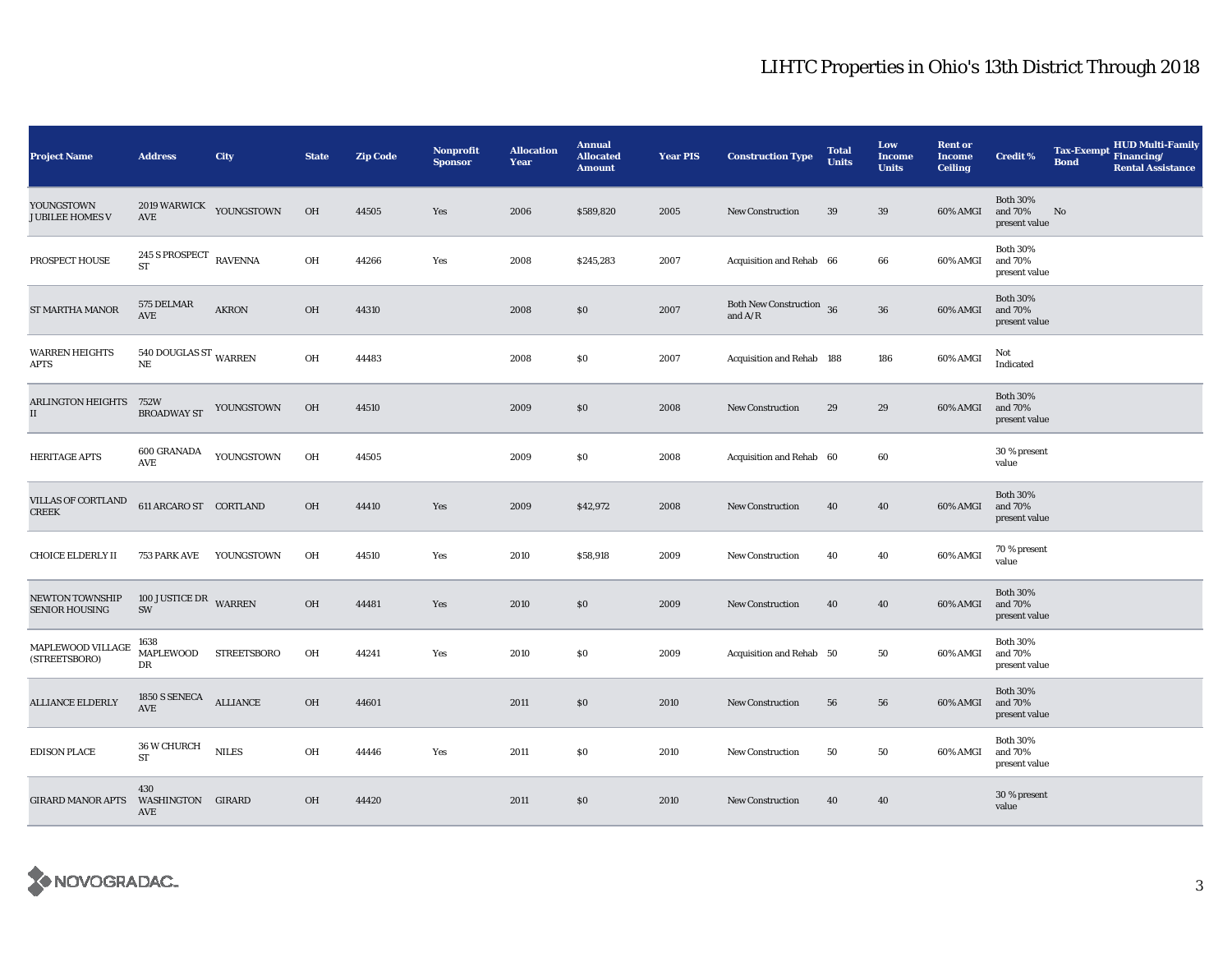| <b>Project Name</b>                   | <b>Address</b>                                              | City           | <b>State</b> | <b>Zip Code</b> | <b>Nonprofit</b><br><b>Sponsor</b> | <b>Allocation</b><br>Year | <b>Annual</b><br><b>Allocated</b><br><b>Amount</b> | <b>Year PIS</b> | <b>Construction Type</b>       | <b>Total</b><br><b>Units</b> | Low<br><b>Income</b><br><b>Units</b> | <b>Rent or</b><br><b>Income</b><br><b>Ceiling</b> | <b>Credit %</b>                             | Tax-Exempt Financing/<br><b>Bond</b> | HUD Multi-Family<br><b>Rental Assistance</b> |
|---------------------------------------|-------------------------------------------------------------|----------------|--------------|-----------------|------------------------------------|---------------------------|----------------------------------------------------|-----------------|--------------------------------|------------------------------|--------------------------------------|---------------------------------------------------|---------------------------------------------|--------------------------------------|----------------------------------------------|
| <b>VILLAGE AT ANNA</b><br>DEAN        | 33 THIRD ST SE BARBERTON                                    |                | OH           | 44203           | Yes                                | 2012                      | \$0                                                | 2010            | <b>New Construction</b>        | 60                           | 60                                   | 60% AMGI                                          | <b>Both 30%</b><br>and 70%<br>present value |                                      |                                              |
| <b>WASHINGTON HOMES</b>               | 1845 STEPHANIE $_{\mbox{\small AKRON}}$                     |                | OH           | 44306           |                                    | 2007                      | $\$0$                                              | 2010            | <b>New Construction</b>        | 34                           | 34                                   | 60% AMGI                                          | 70 % present<br>value                       |                                      |                                              |
| YWCA OF<br>YOUNGSTOWN                 | 25 W RAYEN AVE YOUNGSTOWN                                   |                | OH           | 44503           | Yes                                | 2007                      | \$0                                                | 2010            | Acquisition and Rehab 30       |                              | 30                                   | 60% AMGI                                          | 70 % present<br>value                       |                                      |                                              |
| <b>KINTER RENTALS</b>                 | 7103 INFIRMARY $_{\rm \,RAVENNA}$<br>$\mathbf{R}\mathbf{D}$ |                | OH           | 44266           | $\mathbf{N}\mathbf{o}$             | 1989                      | \$0                                                | 1990            | Acquisition and Rehab 2        |                              | $\boldsymbol{2}$                     |                                                   | <b>Both 30%</b><br>and 70%<br>present value | $\mathbf{No}$                        |                                              |
| <b>LASLO RENTALS</b>                  | 957 MARYLAND<br>ST NW                                       | <b>WARREN</b>  | OH           | 44483           | No                                 | 1989                      | \$0                                                | 1990            | Acquisition and Rehab 2        |                              | $\boldsymbol{2}$                     |                                                   | <b>Both 30%</b><br>and 70%<br>present value | No                                   |                                              |
| MAPLE GROVE ARMS<br>APTS I            | 9086 MAPLE<br><b>GROVE RD</b>                               | <b>WINDHAM</b> | OH           | 44288           | Yes                                | 1990                      | \$0                                                | 1990            | Acquisition and Rehab 60       |                              | 60                                   |                                                   | <b>Both 30%</b><br>and 70%<br>present value | No                                   |                                              |
| <b>RAVENWOOD</b>                      | 606W<br><b>RAVENWOOD</b><br>AVE                             | YOUNGSTOWN     | OH           | 44511           | No                                 | 1989                      | \$0                                                | 1990            | Acquisition and Rehab 1        |                              | $\mathbf{1}$                         |                                                   | <b>Both 30%</b><br>and 70%<br>present value | No                                   |                                              |
| <b>WDK RENTALS</b>                    | 553 RUBBER ST BARBERTON                                     |                | OH           | 44203           | $\mathbf{N}\mathbf{o}$             | 1989                      | \$0                                                | 1990            | <b>Acquisition and Rehab 5</b> |                              | $\overline{5}$                       |                                                   | <b>Both 30%</b><br>and 70%<br>present value | No                                   |                                              |
| 661 S ARCH AVE                        | <b>661 S ARCH AVE ALLIANCE</b>                              |                | OH           | 44601           | No                                 | 1991                      | \$0                                                | 1991            | Acquisition and Rehab 2        |                              | $\boldsymbol{2}$                     |                                                   | 70 % present $\,$ No $\,$<br>value          |                                      |                                              |
| <b>GRANT STREET</b><br><b>PROJECT</b> | 1135 E GRANT ST ALLIANCE                                    |                | OH           | 44601           | $\mathbf{N}\mathbf{o}$             | 1991                      | \$0                                                | 1991            | <b>Acquisition and Rehab</b> 2 |                              | $\boldsymbol{2}$                     |                                                   | <b>Both 30%</b><br>and 70%<br>present value | $\mathbf{N}\mathbf{o}$               |                                              |
| <b>SOUTH STREET</b><br>PROJECT        | 1276 S ST                                                   | ALLIANCE       | OH           | 44601           | No                                 | 1992                      | \$0                                                | 1992            | Acquisition and Rehab 1        |                              | $\mathbf{1}$                         |                                                   | Not<br>Indicated                            |                                      |                                              |
| APPLECREST VILLAGE                    | 6003<br>APPLECREST CT YOUNGSTOWN                            |                | OH           | 44512           | Yes                                | 1991                      | \$209,056                                          | 1993            | New Construction               | 45                           | 45                                   |                                                   | Not<br>Indicated                            |                                      |                                              |
| MAPLE GROVE ARMS<br>APTS III          | <b>9124 MAPLE</b><br><b>GROVE RD</b>                        | <b>WINDHAM</b> | OH           | 44288           | Yes                                | 1992                      | \$0                                                | 1993            | Acquisition and Rehab 64       |                              | 64                                   |                                                   | Not<br>Indicated                            |                                      |                                              |

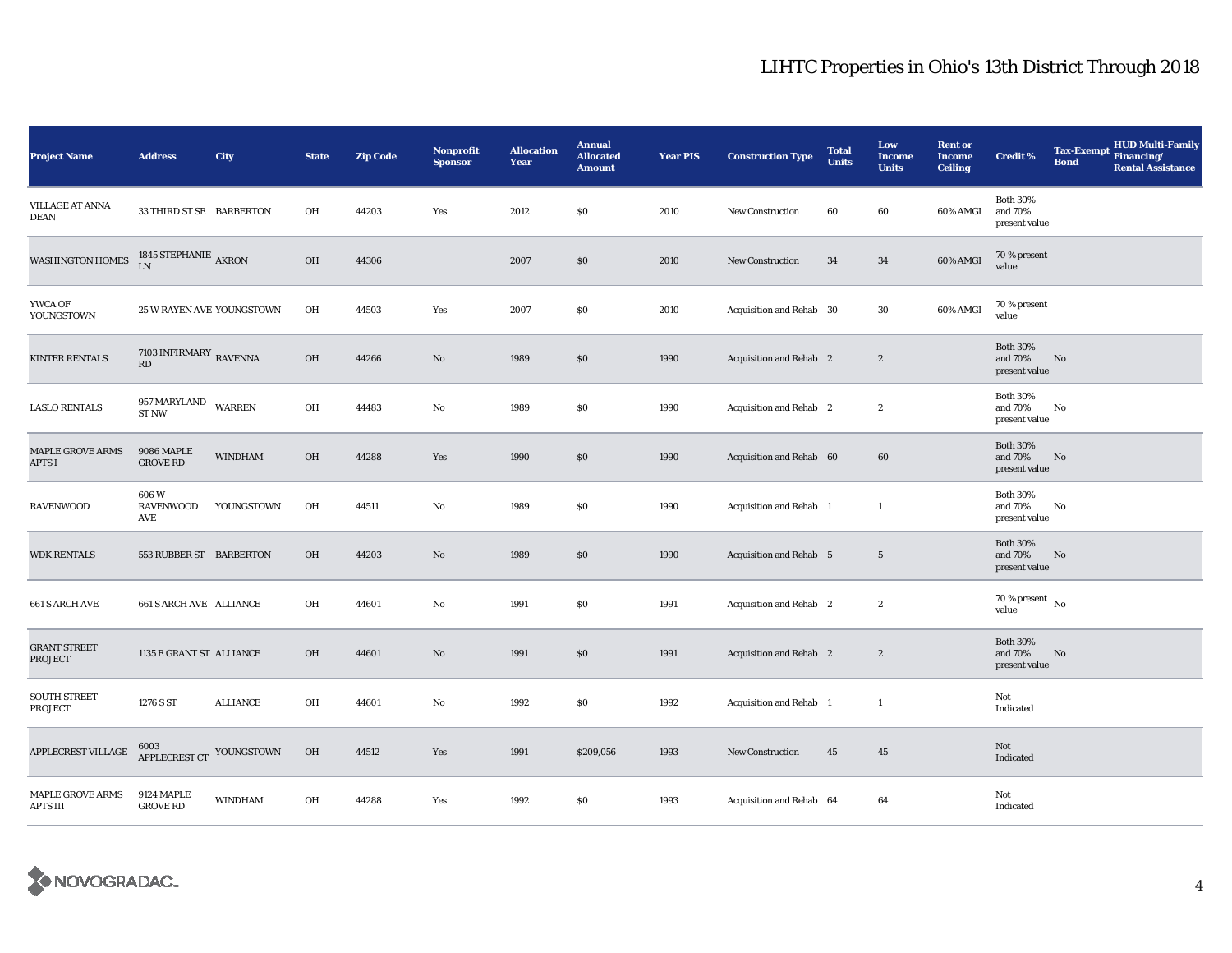| <b>Project Name</b>                                      | <b>Address</b>                      | <b>City</b>               | <b>State</b> | <b>Zip Code</b> | <b>Nonprofit</b><br><b>Sponsor</b> | <b>Allocation</b><br>Year | <b>Annual</b><br><b>Allocated</b><br><b>Amount</b> | <b>Year PIS</b> | <b>Construction Type</b>                  | <b>Total</b><br><b>Units</b> | Low<br><b>Income</b><br><b>Units</b> | <b>Rent or</b><br><b>Income</b><br><b>Ceiling</b> | <b>Credit %</b>                             | <b>Tax-Exempt</b><br><b>Bond</b> | <b>HUD Multi-Family</b><br>Financing/<br><b>Rental Assistance</b> |
|----------------------------------------------------------|-------------------------------------|---------------------------|--------------|-----------------|------------------------------------|---------------------------|----------------------------------------------------|-----------------|-------------------------------------------|------------------------------|--------------------------------------|---------------------------------------------------|---------------------------------------------|----------------------------------|-------------------------------------------------------------------|
| <b>MAURO CIRCLE APTS</b>                                 | 734 MAURO CIR WARREN<br><b>SE</b>   |                           | OH           | 44484           | No                                 | 1992                      | \$39,000                                           | 1993            | <b>New Construction</b>                   | 12                           | 12                                   |                                                   | 70 % present $\hbox{~No}$<br>value          |                                  |                                                                   |
| <b>NORTH RIVER</b><br><b>COMMONS</b>                     | 3000 MEADOW<br>LN NE                | WARREN                    | OH           | 44483           | No                                 | 1991                      | \$150,701                                          | 1993            | <b>New Construction</b>                   | 84                           | 84                                   |                                                   | Not<br>Indicated                            |                                  |                                                                   |
| <b>WILLIAMS PLACE</b>                                    | 175 WILLIAMS<br>$\mathbf{PL}$       | $\operatorname{ALLIANCE}$ | OH           | 44601           | No                                 | 1993                      | \$0                                                | 1993            | Acquisition and Rehab 2                   |                              | $\boldsymbol{2}$                     |                                                   | <b>Both 30%</b><br>and 70%<br>present value | No                               |                                                                   |
| WOODLAND PARK APTS 550 OHIO AVE MC DONALD                |                                     |                           | OH           | 44437           | Yes                                | 1991                      | \$143,922                                          | 1993            | New Construction                          | 42                           | 42                                   |                                                   | 70 % present $\hbox{~No}$<br>value          |                                  |                                                                   |
| HERITAGE PLACE                                           | 39 30TH ST NW BARBERTON             |                           | OH           | 44203           | $\mathbf{N}\mathbf{o}$             | 1993                      | \$256,500                                          | 1994            | New Construction                          | 66                           | 66                                   |                                                   | Not<br>Indicated                            |                                  |                                                                   |
| WASHINGTON SQUARE 428 S VAN<br>(BARBERTON)               | <b>BUREN AVE</b>                    | <b>BARBERTON</b>          | OH           | 44203           | Yes                                | 1992                      | \$0                                                | 1994            | Not Indicated                             | 24                           | 24                                   |                                                   | Not<br>Indicated                            | No                               |                                                                   |
| PORTAGE TERRACE                                          | 4516 COE RD                         | <b>RAVENNA</b>            | OH           | 44266           | $\mathbf{N}\mathbf{o}$             | 1995                      | \$161,303                                          | 1995            | <b>New Construction</b>                   | 60                           | 60                                   |                                                   | $70$ % present $$\rm{No}$$ value            |                                  |                                                                   |
| <b>SILVER MEADOWS</b>                                    | 1214 ANITA DR KENT                  |                           | OH           | 44240           | No                                 | 1998                      | \$443,197                                          | 1995            | Acquisition and Rehab 340                 |                              | 340                                  |                                                   | $30\,\%$ present $\,$ Yes value             |                                  |                                                                   |
| <b>STREETSBORO</b><br><b>VILLAGE SQUARE</b>              | 1550 RUSSELL<br>${\rm DR}$          | <b>STREETSBORO</b>        | OH           | 44241           | Yes                                | 1993                      | \$298,845                                          | 1995            | New Construction                          | 54                           | 54                                   |                                                   | 70 % present $\,$ No $\,$<br>value          |                                  |                                                                   |
| OAK CREEK APTS                                           | 1377 MASSILLON $_{\rm AKRON}$<br>RD |                           | OH           | 44306           | No                                 | 1995                      | \$469,714                                          | 1996            | New Construction                          | 72                           | 72                                   |                                                   | <b>Both 30%</b><br>and 70%<br>present value | No                               |                                                                   |
| YOUNGSTOWN<br><b>JUBIULEE HOMES</b>                      | 1725 FOREST<br><b>VIEW DR</b>       | YOUNGSTOWN                | OH           | 44505           |                                    | Insufficient<br>Data      | $\$0$                                              | 1997            | Not Indicated                             | $30\,$                       | $30\,$                               | 60% AMGI                                          | Not<br>Indicated                            |                                  |                                                                   |
| EASTWOOD VILLAGE                                         | 1042 EASTWAY<br>${\rm DR}$          | YOUNGSTOWN                | OH           | 44505           | Yes                                | 1999                      | \$458,326                                          | 1997            | Acquisition and Rehab 154                 |                              | 152                                  | 50% AMGI                                          | <b>Both 30%</b><br>and 70%<br>present value | No                               |                                                                   |
| SOUTH YOUNGSTOWN 63 CLEVELAND YOUNGSTOWN<br><b>HOMES</b> | <b>ST</b>                           |                           | OH           | 44507           | Yes                                | 1995                      | \$355,948                                          | 1997            | Both New Construction 40<br>and $\rm A/R$ |                              | ${\bf 40}$                           |                                                   | $70\,\%$ present $\,$ No value              |                                  |                                                                   |

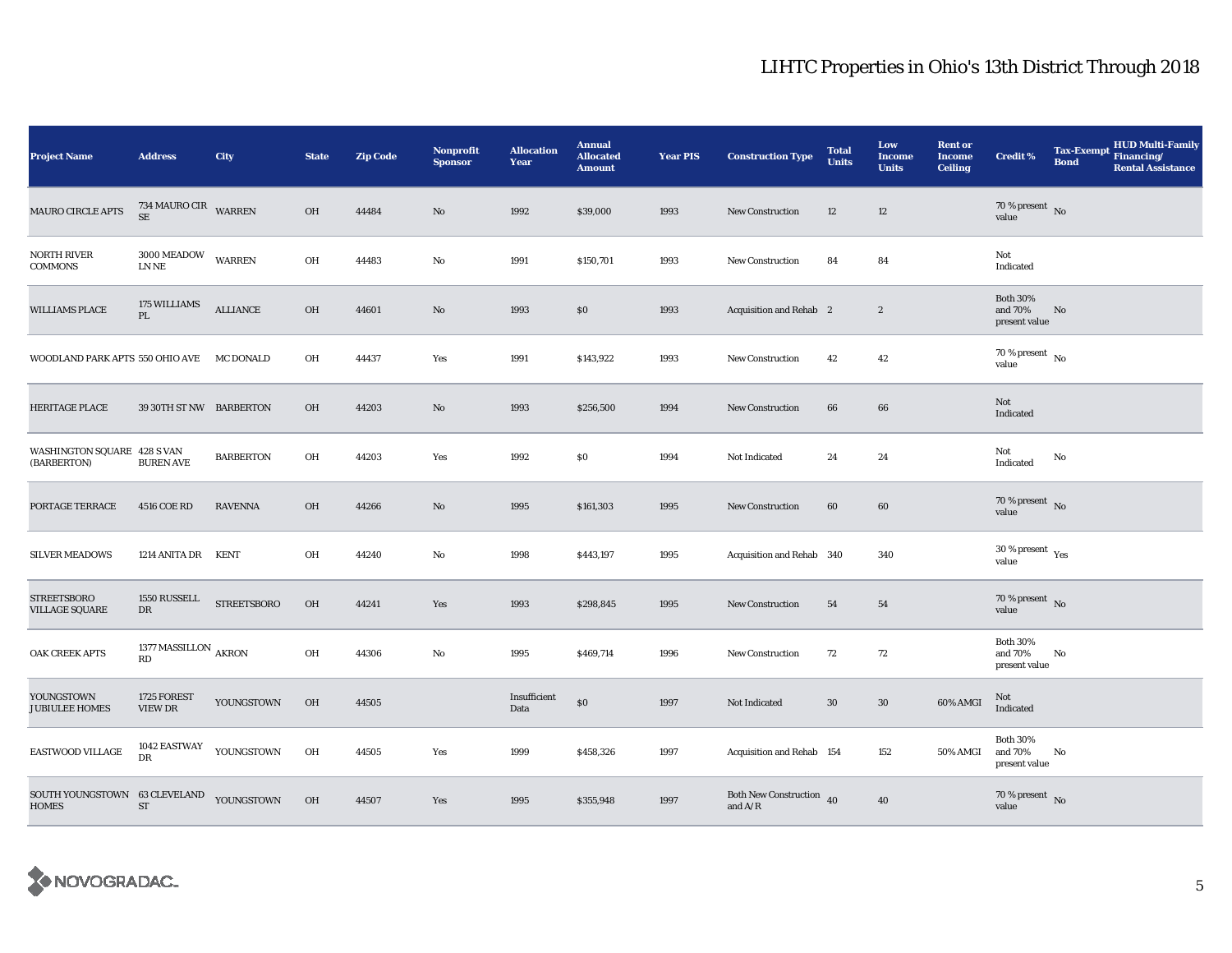| <b>Project Name</b>                                    | <b>Address</b>                                  | City          | <b>State</b> | <b>Zip Code</b> | Nonprofit<br><b>Sponsor</b> | <b>Allocation</b><br>Year | <b>Annual</b><br><b>Allocated</b><br><b>Amount</b> | <b>Year PIS</b> | <b>Construction Type</b>                                                                                  | <b>Total</b><br><b>Units</b> | Low<br><b>Income</b><br><b>Units</b> | <b>Rent or</b><br><b>Income</b><br><b>Ceiling</b> | <b>Credit %</b>                             | <b>Tax-Exempt</b><br><b>Bond</b> | <b>HUD Multi-Family</b><br>Financing/<br><b>Rental Assistance</b> |
|--------------------------------------------------------|-------------------------------------------------|---------------|--------------|-----------------|-----------------------------|---------------------------|----------------------------------------------------|-----------------|-----------------------------------------------------------------------------------------------------------|------------------------------|--------------------------------------|---------------------------------------------------|---------------------------------------------|----------------------------------|-------------------------------------------------------------------|
| WARREN FIRST HOMES 300 THIRD ST                        |                                                 | <b>WARREN</b> | OH           | 44483           | Yes                         | 1996                      | \$481,861                                          | 1997            | Both New Construction $\,$ 50 $\,$<br>and $\ensuremath{\mathrm{A}}\xspace/\ensuremath{\mathrm{R}}\xspace$ |                              | ${\bf 50}$                           |                                                   | 70 % present $\hbox{~No}$<br>value          |                                  |                                                                   |
| YOUNGSTOWN<br><b>JUBILEE HOMES</b>                     | 1701 FOREST<br>VIEW DR                          | YOUNGSTOWN    | OH           | 44505           | Yes                         | 1995                      | \$283,607                                          | 1997            | Both New Construction 30<br>and $A/R$                                                                     |                              | ${\bf 30}$                           |                                                   | <b>Both 30%</b><br>and 70%<br>present value | No                               |                                                                   |
| <b>MCCDP HOMELESS</b><br><b>SOLUTIONS</b>              | $550\,\rm{W}$ $\,$ CHALMERS AVE $\,$ YOUNGSTOWN |               | OH           | 44511           | Yes                         | 1996                      | \$256,181                                          | 1997            | Both New Construction 89<br>and $A/R$                                                                     |                              | ${\bf 89}$                           | 60% AMGI                                          | $70$ % present $_{\rm No}$                  |                                  |                                                                   |
| CAMPBELL COMMONS                                       | $235\,$ HAMILTON $\,$ CAMPBELL AVE              |               | OH           | 44405           | Yes                         | 1998                      | \$0                                                | 1998            | <b>New Construction</b>                                                                                   | 30                           | $30\,$                               | 60% AMGI                                          | 70 % present $\,$ No $\,$<br>value          |                                  |                                                                   |
| OLDE THEATRE APTS                                      | 247 W MAIN ST ALLIANCE                          |               | OH           | 44601           | Yes                         | 1999                      | \$284,471                                          | 1998            | Acquisition and Rehab 43                                                                                  |                              | 43                                   | 60% AMGI                                          | <b>Both 30%</b><br>and 70%<br>present value | No                               |                                                                   |
| TOD'S CROSSING I                                       | 1330 BLAKELY<br><b>CIR SW</b>                   | WARREN        | OH           | 44485           | Yes                         | 2000                      | \$439,341                                          | 1998            | New Construction                                                                                          | 64                           | 64                                   | 60% AMGI                                          | $70\,\%$ present $\,$ No value              |                                  |                                                                   |
| <b>WARREN HOMES II</b>                                 | 2194 BENTON ST WARREN<br>SE.                    |               | OH           | 44484           | Yes                         | 2000                      | \$391,244                                          | 1998            | Both New Construction $\,$ 40<br>and $A/R$                                                                |                              | 40                                   | 60% AMGI                                          | <b>Both 30%</b><br>and 70%<br>present value | No                               |                                                                   |
| <b>WATERFORD AT</b><br>PORTAGE TRAIL I                 | 1761 E<br>WATERFORD CT AKRON                    |               | OH           | 44313           | $\rm No$                    | 1999                      | \$0                                                | 1998            | <b>New Construction</b>                                                                                   | 168                          | 168                                  |                                                   | $70\,\%$ present $\,$ No value              |                                  |                                                                   |
| <b>WATERFORD AT</b><br>PORTAGE TRAIL II                | 1761 E<br>WATERFORD CT $\,$ AKRON               |               | OH           | 44313           | No                          | 1999                      | \$784,875                                          | 1998            | New Construction                                                                                          | 136                          | 136                                  | 60% AMGI                                          | $70\,\%$ present $\,$ No $\,$<br>value      |                                  |                                                                   |
| <b>ANNUNCIATION</b><br>TERRACE                         | 25 BROAD ST                                     | <b>AKRON</b>  | <b>OH</b>    | 44305           | Yes                         | 2000                      | \$293,836                                          | 1999            | <b>New Construction</b>                                                                                   | 50                           | 50                                   | 60% AMGI                                          | $70\,\%$ present $\,$ No value              |                                  |                                                                   |
| $\sf{CAMPBELL}$ $\sf{COMMONS}$<br>$\scriptstyle\rm II$ | 47 SEVENTH ST CAMPBELL                          |               | OH           | 44405           | Yes                         | 2000                      | \$436,208                                          | 1999            | <b>New Construction</b>                                                                                   | 38                           | 38                                   | 60% AMGI                                          | 70 % present $\hbox{~No}$<br>value          |                                  |                                                                   |
| NEW HOME ALLIANCE 1036 FRONT ST ALLIANCE               |                                                 |               | OH           | 44601           | Yes                         | 2000                      | \$443,764                                          | 1999            | <b>New Construction</b>                                                                                   | 40                           | 40                                   | 60% AMGI                                          | $70\,\%$ present $\,$ No value              |                                  |                                                                   |
| PORTAGE HOMES I                                        | 9905 SHORT DR WINDHAM                           |               | OH           | 44288           | Yes                         | 2001                      | \$294,946                                          | 1999            | <b>New Construction</b>                                                                                   | $30\,$                       | $30\,$                               | 60% AMGI                                          | $70\,\%$ present $\,$ No value              |                                  |                                                                   |

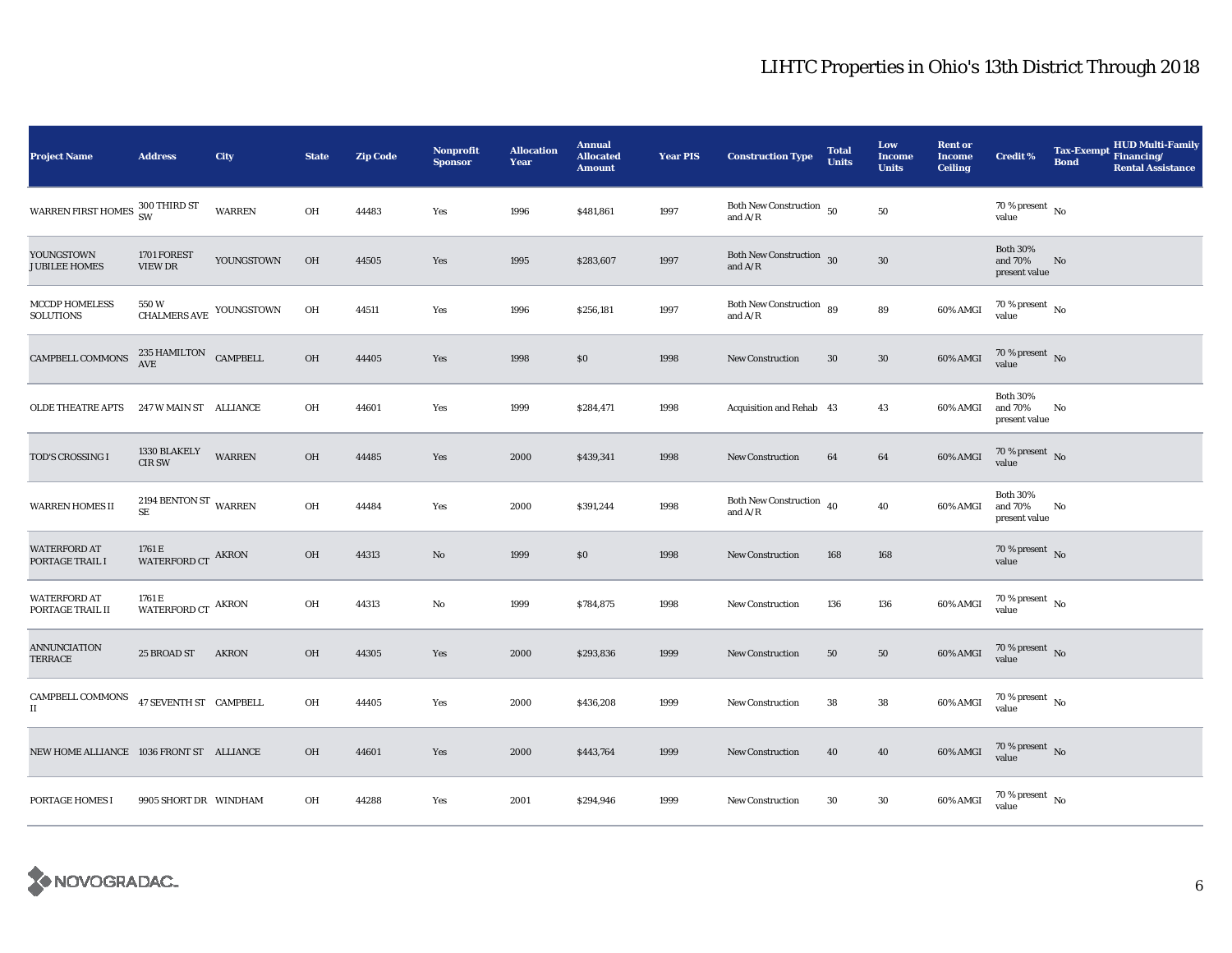| <b>Project Name</b>                                                    | <b>Address</b>                     | City             | <b>State</b> | <b>Zip Code</b> | <b>Nonprofit</b><br><b>Sponsor</b> | <b>Allocation</b><br>Year | <b>Annual</b><br><b>Allocated</b><br><b>Amount</b> | <b>Year PIS</b>      | <b>Construction Type</b>                                                          | <b>Total</b><br><b>Units</b> | Low<br><b>Income</b><br><b>Units</b> | <b>Rent or</b><br><b>Income</b><br><b>Ceiling</b> | Credit %                                    | <b>Tax-Exempt</b><br><b>Bond</b> | HUD Multi-Family<br>Financing/<br><b>Rental Assistance</b> |
|------------------------------------------------------------------------|------------------------------------|------------------|--------------|-----------------|------------------------------------|---------------------------|----------------------------------------------------|----------------------|-----------------------------------------------------------------------------------|------------------------------|--------------------------------------|---------------------------------------------------|---------------------------------------------|----------------------------------|------------------------------------------------------------|
| WARREN HOMES III                                                       | 1912 BURTON ST WARREN<br>$\rm SE$  |                  | OH           | 44484           | Yes                                | 2000                      | \$434,580                                          | 1999                 | New Construction                                                                  | 40                           | 40                                   | 60% AMGI                                          | 70 % present $\hbox{~No}$<br>value          |                                  |                                                            |
| YOUNGSTOWN CHOICE 526 KENMORE<br>HOMES II                              | $\operatorname{AVE}$               | YOUNGSTOWN       | OH           | 44511           | Yes                                | 1999                      | \$390,957                                          | 1999                 | Both New Construction 39<br>and $\ensuremath{\mathrm{A}}/\ensuremath{\mathrm{R}}$ |                              | 39                                   | 60% AMGI                                          | <b>Both 30%</b><br>and 70%<br>present value | No                               |                                                            |
| YOUNGSTOWN<br><b>JUBILEE HOMES II</b>                                  | <b>1515 OAK LN</b>                 | YOUNGSTOWN       | OH           | 44505           | Yes                                | 2000                      | \$369,325                                          | 1999                 | New Construction                                                                  | 37                           | 37                                   | 60% AMGI                                          | $70$ % present $\,$ No value                |                                  |                                                            |
| <b>ELSON POINTE</b>                                                    | 408 MAGNOLIA<br>DR                 | <b>BARBERTON</b> | OH           | 44203           | Yes                                | 2000                      | \$645,318                                          | 2000                 | <b>New Construction</b>                                                           | 70                           | 70                                   | 50% AMGI                                          | 70 % present $\hbox{~No}$<br>value          |                                  |                                                            |
| <b>HAMPSHIRE HOUSE</b>                                                 | 1467 FIFTH ST<br>SW                | <b>WARREN</b>    | $OH$         | 44485           |                                    | 2012                      | $\$0$                                              | 2011                 | Acquisition and Rehab 150                                                         |                              | 150                                  | 60% AMGI                                          | $30\,\%$ present $\,$ Yes value             |                                  |                                                            |
| AHEPA 63 APTS                                                          | <b>485 S AVE</b>                   | TALLMADGE        | OH           | 44278           |                                    | Insufficient<br>Data      | $\$0$                                              | Insufficient<br>Data | Not Indicated                                                                     | 50                           | $\bf{0}$                             |                                                   | Not<br>Indicated                            |                                  |                                                            |
| <b>NEWSOM TOWER</b>                                                    | 449 E MAIN ST ALLIANCE             |                  | OH           | 44601           |                                    | 2013                      | $\$0$                                              | Insufficient<br>Data | Not Indicated                                                                     | 42                           | $\bf{0}$                             |                                                   | Not<br>Indicated                            |                                  |                                                            |
| STONEGATE PLACE                                                        | 1210 ROBERTS<br><b>AVE NW</b>      | <b>WARREN</b>    | OH           | 44485           |                                    | Insufficient<br>Data      | $\$0$                                              | Insufficient<br>Data | Not Indicated                                                                     | 120                          | $\bf{0}$                             |                                                   | Not<br>Indicated                            |                                  |                                                            |
| THE WATERFORD AT PO $\frac{1773 \text{ E}}{\text{WATERFORD CT}}$ AKRON |                                    |                  | $OH$         | 44313           |                                    | Insufficient<br>Data      | $\$0$                                              | Insufficient<br>Data | Not Indicated                                                                     | 145                          | $\mathbf 0$                          |                                                   | Not<br>Indicated                            |                                  |                                                            |
| THE WATERFORD AT PO WATERFORD CT AKRON                                 |                                    |                  | OH           | 44313           |                                    | Insufficient<br>Data      | $\$0$                                              | Insufficient<br>Data | Not Indicated                                                                     | 124                          | $\bf{0}$                             |                                                   | Not<br>Indicated                            |                                  |                                                            |
| <b>CRIM APTS</b>                                                       | 169 BENITA AVE YOUNGSTOWN          |                  | <b>OH</b>    | 44505           | $\rm No$                           | 1987                      | \$0                                                | 1987                 | Acquisition and Rehab 22                                                          |                              | 22                                   |                                                   | <b>Both 30%</b><br>and 70%<br>present value |                                  |                                                            |
| <b>KING DAVID APTS</b>                                                 | 123 SHIELDS RD BOARDMAN            |                  | OH           | 44512           | No                                 | 1987                      | \$0                                                | 1987                 | Acquisition and Rehab 43                                                          |                              | 43                                   |                                                   | <b>Both 30%</b><br>and 70%<br>present value |                                  |                                                            |
| <b>WUNDERLINK APTS</b>                                                 | 294<br>WUNDERLICH BARBERTON<br>AVE |                  | OH           | 44203           | $\rm No$                           | 1987                      | \$0                                                | 1987                 | Acquisition and Rehab 9                                                           |                              | 9                                    |                                                   | <b>Both 30%</b><br>and 70%<br>present value |                                  |                                                            |

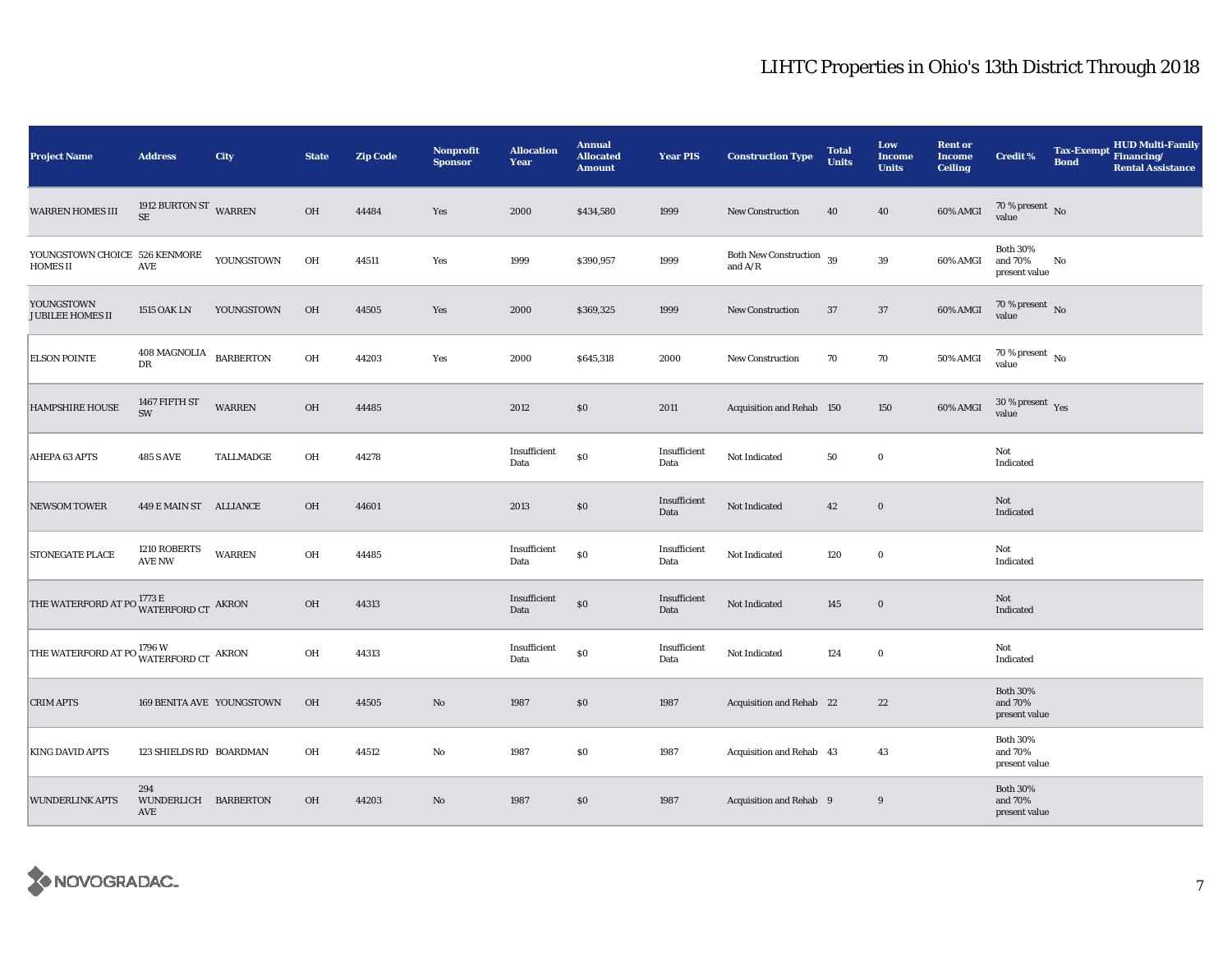| <b>Project Name</b>                                   | <b>Address</b>                          | City                                                                          | <b>State</b> | <b>Zip Code</b> | Nonprofit<br><b>Sponsor</b> | <b>Allocation</b><br>Year | <b>Annual</b><br><b>Allocated</b><br><b>Amount</b> | <b>Year PIS</b> | <b>Construction Type</b>       | <b>Total</b><br><b>Units</b> | Low<br><b>Income</b><br><b>Units</b> | <b>Rent or</b><br><b>Income</b><br><b>Ceiling</b> | <b>Credit %</b>                             | <b>Tax-Exempt</b><br><b>Bond</b> | <b>HUD Multi-Family</b><br>Financing/<br><b>Rental Assistance</b> |
|-------------------------------------------------------|-----------------------------------------|-------------------------------------------------------------------------------|--------------|-----------------|-----------------------------|---------------------------|----------------------------------------------------|-----------------|--------------------------------|------------------------------|--------------------------------------|---------------------------------------------------|---------------------------------------------|----------------------------------|-------------------------------------------------------------------|
| <b>BREADEN</b>                                        | 212 BREADEN ST YOUNGSTOWN               |                                                                               | OH           | 44502           | $\rm No$                    | 1988                      | $\$0$                                              | 1988            | Acquisition and Rehab 3        |                              | $\boldsymbol{3}$                     |                                                   | 30 % present<br>value                       |                                  |                                                                   |
| <b>BROCKTON</b>                                       | 906 W<br>INDIANOLA AVE YOUNGSTOWN       |                                                                               | <b>OH</b>    | 44511           | $\rm No$                    | 1988                      | $\$0$                                              | 1988            | Acquisition and Rehab 1        |                              | $\mathbf{1}$                         |                                                   | 30 % present<br>value                       |                                  |                                                                   |
| <b>VAN STREET</b>                                     | 405 VAN ST                              | <b>BARBERTON</b>                                                              | OH           | 44203           | $\rm No$                    | 1988                      | \$0\$                                              | 1988            | Acquisition and Rehab 1        |                              | $\mathbf{1}$                         |                                                   | <b>Both 30%</b><br>and 70%<br>present value |                                  |                                                                   |
| <b>COVINGTON</b>                                      | 1516<br><b>COVINGTON ST</b>             | YOUNGSTOWN                                                                    | <b>OH</b>    | 44510           | No                          | 1988                      | \$0\$                                              | 1988            | Acquisition and Rehab 1        |                              | $\mathbf{1}$                         |                                                   | <b>Both 30%</b><br>and 70%<br>present value |                                  |                                                                   |
| <b>CRIM APTS</b>                                      | 1550<br>FLORENCEDALE YOUNGSTOWN<br>AVE  |                                                                               | OH           | 44505           | $\rm No$                    | 1988                      | $\$0$                                              | 1988            | Acquisition and Rehab 13       |                              | 13                                   |                                                   | <b>Both 30%</b><br>and 70%<br>present value |                                  |                                                                   |
| <b>EXODUS APTS</b>                                    | 1047 ALDEN AVE YOUNGSTOWN               |                                                                               | OH           | 44505           | $\rm No$                    | 1988                      | \$0\$                                              | 1988            | Acquisition and Rehab 19       |                              | 19                                   |                                                   | <b>Both 30%</b><br>and 70%<br>present value |                                  |                                                                   |
| <b>GARMAN RENTAL</b>                                  | 1600 GARMAN<br>RD                       | <b>AKRON</b>                                                                  | OH           | 44313           | $\rm No$                    | 1988                      | $\$0$                                              | 1988            | Acquisition and Rehab 1        |                              | $\mathbf{1}$                         |                                                   | 70 % present<br>value                       |                                  |                                                                   |
| <b>GREENMEADOW</b>                                    | 9584<br><b>GREENMEADO</b><br><b>WRD</b> | <b>WINDHAM</b>                                                                | OH           | 44288           | $\rm No$                    | 1988                      | $\$0$                                              | 1988            | Acquisition and Rehab 6        |                              | $\bf 6$                              |                                                   | 30 % present<br>value                       |                                  |                                                                   |
| <b>INDIANOLA</b>                                      | 906W                                    | $\mathop{\mbox{\rm INDIANOLA}}\nolimits$ AVE $\mathop{\mbox{\rm YOUNGSTOWN}}$ | OH           | 44511           | $\rm No$                    | 1988                      | \$0\$                                              | 1988            | Acquisition and Rehab 2        |                              | $\boldsymbol{2}$                     |                                                   | 30 % present<br>value                       |                                  |                                                                   |
| <b>KING ARTHUR</b>                                    | 477 W BOSTON<br>AVE                     | YOUNGSTOWN                                                                    | OH           | 44511           | No                          | 1988                      | $\$0$                                              | 1988            | <b>Acquisition and Rehab 3</b> |                              | $\mathbf{3}$                         |                                                   | <b>Both 30%</b><br>and 70%<br>present value |                                  |                                                                   |
| <b>MARKET EXTENSION</b>                               | 1731 W MARKET WARREN<br><b>ST</b>       |                                                                               | OH           | 44485           | $\rm No$                    | 1988                      | $\$0$                                              | 1988            | Acquisition and Rehab 2        |                              | $\boldsymbol{2}$                     |                                                   | <b>Both 30%</b><br>and 70%<br>present value |                                  |                                                                   |
| <b>MARKET PLACE</b>                                   | 1741 W MARKET<br><b>ST</b>              | <b>WARREN</b>                                                                 | OH           | 44485           | $\mathbf {No}$              | 1988                      | \$0\$                                              | 1988            | Acquisition and Rehab 4        |                              | $\overline{4}$                       |                                                   | <b>Both 30%</b><br>and 70%<br>present value |                                  |                                                                   |
| WATERMARK SENIOR AI 1846 FRONT ST  CUYAHOGA FALLS  OH |                                         |                                                                               |              | 44221           |                             | 2012                      | $\$0$                                              | 2011            | New Construction               | 40                           | 40                                   | 60% AMGI                                          | 70 % present<br>value                       |                                  |                                                                   |

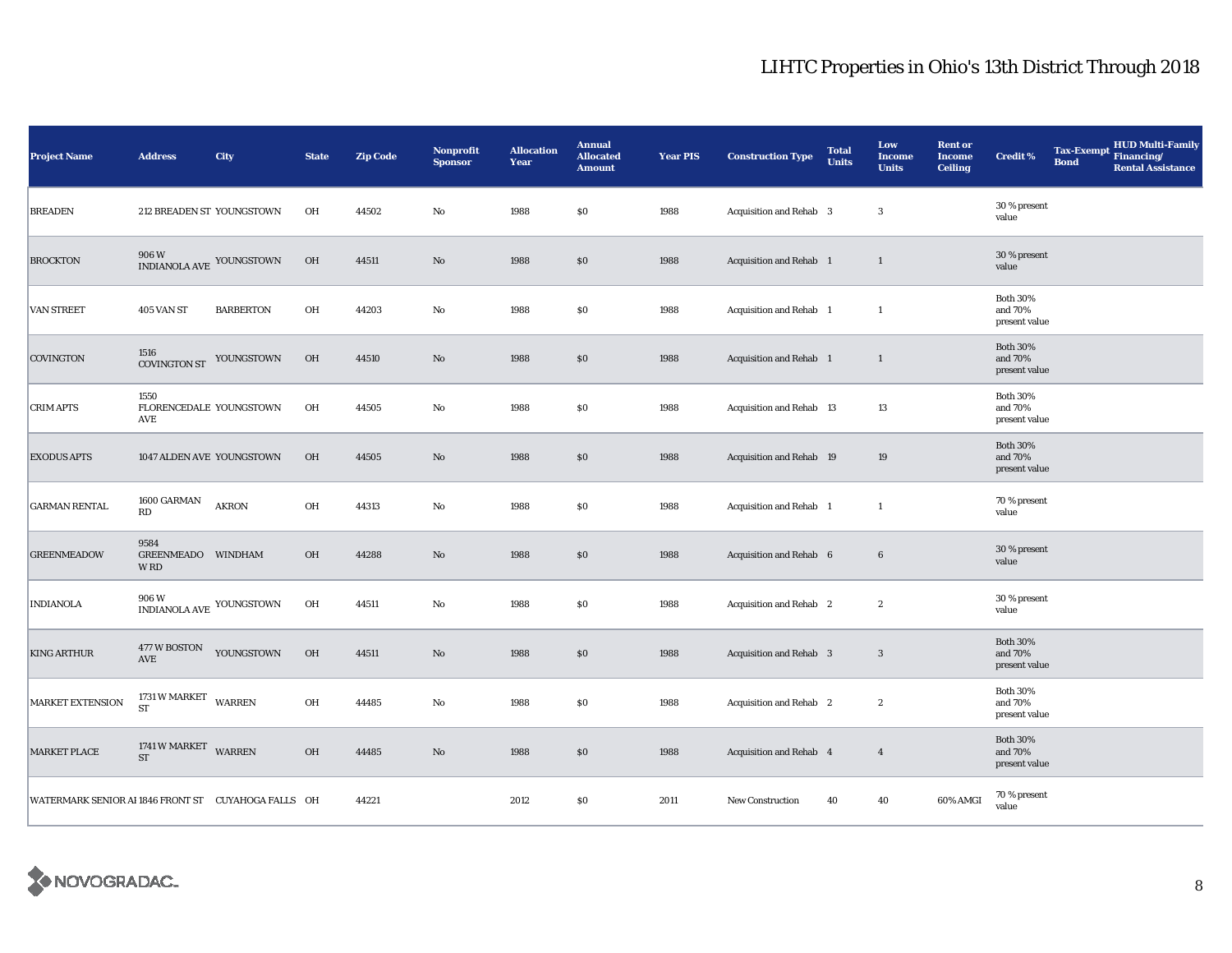| <b>Project Name</b>                                              | <b>Address</b>                         | City             | <b>State</b> | <b>Zip Code</b> | <b>Nonprofit</b><br><b>Sponsor</b> | <b>Allocation</b><br>Year | <b>Annual</b><br><b>Allocated</b><br><b>Amount</b> | <b>Year PIS</b> | <b>Construction Type</b>       | <b>Total</b><br><b>Units</b> | Low<br><b>Income</b><br><b>Units</b> | <b>Rent or</b><br><b>Income</b><br><b>Ceiling</b> | <b>Credit %</b>                             | <b>Tax-Exempt</b><br><b>Bond</b> | <b>HUD Multi-Family</b><br>Financing/<br><b>Rental Assistance</b> |
|------------------------------------------------------------------|----------------------------------------|------------------|--------------|-----------------|------------------------------------|---------------------------|----------------------------------------------------|-----------------|--------------------------------|------------------------------|--------------------------------------|---------------------------------------------------|---------------------------------------------|----------------------------------|-------------------------------------------------------------------|
| THE VILLAGE AT ARLIN(516 GRIFFITH ST YOUNGSTOWN                  |                                        |                  | OH           | 44510           |                                    | 2013                      | $\$0$                                              | 2012            | New Construction               | 60                           | 60                                   | 60% AMGI                                          | <b>Both 30%</b><br>and 70%<br>present value |                                  |                                                                   |
| <b>TERRILL SUITES</b>                                            | 870 CLEVELAND $_{\rm \,RAVENNA}$<br>RD |                  | OH           | 44266           | Yes                                | 2011                      | \$0                                                | 2013            | Acquisition and Rehab 65       |                              | $5\phantom{.0}$                      |                                                   | <b>Both 30%</b><br>and 70%<br>present value |                                  |                                                                   |
| THE VILLAGE AT ARLIN(940 MLK BLVD YOUNGSTOWN                     |                                        |                  | OH           | 44510           | $\rm No$                           | 2011                      | \$0                                                | 2013            | <b>New Construction</b>        | 60                           | 60                                   |                                                   | 30 % present<br>value                       |                                  |                                                                   |
| THE COMMONS AT MAD. BROWNSTONE                                   | 1241<br>AVE                            | <b>AKRON</b>     | OH           | 44310           |                                    | 2012                      | \$228,940                                          | 2014            | Not Indicated                  | 60                           | $\bf{0}$                             |                                                   | Not<br>Indicated                            | No                               | Yes                                                               |
| FOUR SEASONS AT GOLI SUNNYBROOK KENT                             | 5231<br>$\mathbf{R}\mathbf{D}$         |                  | OH           | 44240           |                                    | 2012                      | \$1,175,896                                        | 2014            | <b>New Construction</b>        | 69                           | $\bf{0}$                             |                                                   | 70 % present $\hbox{~No}$<br>value          |                                  | Yes                                                               |
| <b>HARVEST ROSE</b>                                              | <b>400 HARVEST</b><br>DR               | <b>RAVENNA</b>   | OH           | 44266           |                                    | 2012                      | \$898,019                                          | 2014            | <b>New Construction</b>        | 40                           | $\bf{0}$                             |                                                   | $70\,\%$ present $\,$ No $\,$<br>value      |                                  | Yes                                                               |
| <b>WARNER HOUSE</b>                                              | 182 HIGH ST NE WARREN                  |                  | <b>OH</b>    | 44481           |                                    | 2012                      | \$941,124                                          | 2014            | Acquisition and Rehab 60       |                              | 60                                   | 60% AMGI                                          | <b>Both 30%</b><br>and 70%<br>present value | No                               | Yes                                                               |
| <b>KENMORE PLACE</b>                                             | 894 KENMORE<br><b>BOULEVARD</b>        | <b>AKRON</b>     | OH           | 44314-2437      |                                    | 2013                      | \$700,659                                          | 2015            | <b>New Construction</b>        | 40                           | 40                                   |                                                   | <b>Both 30%</b><br>and 70%<br>present value | No                               | Yes                                                               |
| PARKWOOD APTS (YOUN PARKWOOD AVE YOUNGSTOWN                      |                                        |                  | OH           | 44502           | $\rm No$                           | 1988                      | \$0                                                | 1988            | <b>Acquisition and Rehab</b> 1 |                              | $\mathbf{1}$                         |                                                   | <b>Both 30%</b><br>and 70%<br>present value |                                  |                                                                   |
| PARKWOOD APTS (AKRC $_{\mbox{AVE}}^{324\mbox{\,PARKWOOD}}$ AKRON |                                        |                  | OH           | 44304           | No                                 | 1988                      | \$0                                                | 1988            | Acquisition and Rehab 5        |                              | 3                                    |                                                   | 30 % present<br>value                       |                                  |                                                                   |
| <b>TEN WALNUT</b>                                                | 143 N MAIN ST HUBBARD                  |                  | $OH$         | 44425           | $\rm No$                           | 1988                      | \$0                                                | 1988            | Acquisition and Rehab 3        |                              | $\mathbf{3}$                         |                                                   | 70 % present<br>value                       |                                  |                                                                   |
| <b>VAN BUREN</b>                                                 | 345 S VAN<br><b>BUREN AVE</b>          | <b>BARBERTON</b> | OH           | 44203           | No                                 | 1988                      | \$0                                                | 1988            | Acquisition and Rehab 1        |                              | 1                                    |                                                   | <b>Both 30%</b><br>and 70%<br>present value |                                  |                                                                   |
| <b>WDK APTS</b>                                                  | 426 FOURTH ST<br><b>NW</b>             | <b>BARBERTON</b> | $OH$         | 44203           | $\rm No$                           | 1988                      | \$0                                                | 1988            | Acquisition and Rehab 10       |                              | 10                                   |                                                   | <b>Both 30%</b><br>and 70%<br>present value |                                  |                                                                   |

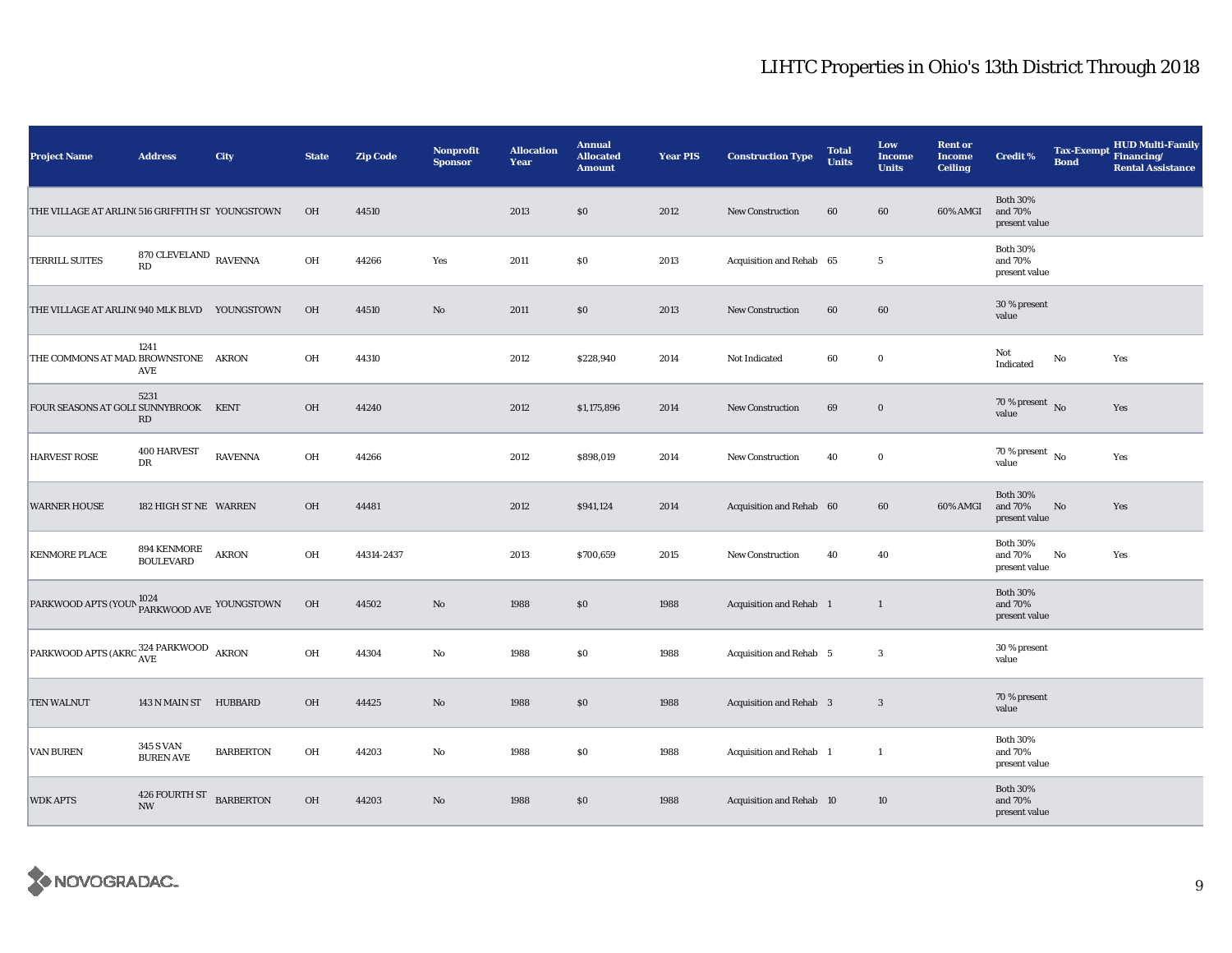| <b>Project Name</b>                  | <b>Address</b>                                   | City             | <b>State</b> | <b>Zip Code</b> | <b>Nonprofit</b><br><b>Sponsor</b> | <b>Allocation</b><br>Year | <b>Annual</b><br><b>Allocated</b><br><b>Amount</b> | <b>Year PIS</b> | <b>Construction Type</b>  | <b>Total</b><br><b>Units</b> | Low<br><b>Income</b><br><b>Units</b> | <b>Rent or</b><br><b>Income</b><br><b>Ceiling</b> | <b>Credit %</b>                             | <b>Tax-Exempt</b><br><b>Bond</b> | <b>HUD Multi-Family</b><br>Financing/<br><b>Rental Assistance</b> |
|--------------------------------------|--------------------------------------------------|------------------|--------------|-----------------|------------------------------------|---------------------------|----------------------------------------------------|-----------------|---------------------------|------------------------------|--------------------------------------|---------------------------------------------------|---------------------------------------------|----------------------------------|-------------------------------------------------------------------|
| <b>WOOSTER ROAD</b>                  | 1082 WOOSTER<br>RDW                              | <b>BARBERTON</b> | OH           | 44203           | $\rm No$                           | 1988                      | \$0                                                | 1988            | Acquisition and Rehab 1   |                              | $\mathbf{1}$                         |                                                   | 70 % present<br>value                       |                                  |                                                                   |
| BENTLEY SENIOR HOUS 42 S BENTLEY     |                                                  | <b>NILES</b>     | OH           | 44446           | $\rm No$                           | 1989                      | \$0                                                | 1989            | <b>New Construction</b>   | 22                           | $\bf{22}$                            |                                                   | $70\%$ present No<br>value                  |                                  |                                                                   |
| <b>GCI RENTALS</b>                   | 1347 1/2 ALBERT YOUNGSTOWN<br><b>ST</b>          |                  | OH           | 44505           | $\rm No$                           | 1989                      | $\$0$                                              | 1989            | Acquisition and Rehab 36  |                              | 36                                   |                                                   | $70\%$ present $\overline{N_0}$<br>value    |                                  |                                                                   |
| <b>GREENMEADOW II</b>                | 9538<br>GREENMEADO WINDHAM<br>W RD               |                  | OH           | 44288           | $\rm No$                           | 1989                      | \$0                                                | 1989            | Acquisition and Rehab 6   |                              | $6\phantom{.0}$                      |                                                   | <b>Both 30%</b><br>and 70%<br>present value | No                               |                                                                   |
| <b>NORMAN APTS</b>                   | 119 NORMAN ST BARBERTON                          |                  | OH           | 44203           | No                                 | 1989                      | \$0                                                | 1989            | Acquisition and Rehab 1   |                              | $\mathbf{1}$                         |                                                   | 70 % present $\hbox{~No}$<br>value          |                                  |                                                                   |
| <b>SUN SHINE</b>                     | 1133 SUNSHINE YOUNGSTOWN<br>$\operatorname{AVE}$ |                  | OH           | 44505           | $\rm No$                           | 1989                      | \$0                                                | 1989            | Acquisition and Rehab 12  |                              | 12                                   |                                                   | 70 % present $\bar{N}$<br>value             |                                  |                                                                   |
| WALNUT                               | 665 WALNUT<br>AVE                                | <b>ALLIANCE</b>  | OH           | 44601           | No                                 | 1989                      | \$0                                                | 1989            | Acquisition and Rehab 4   |                              | $\overline{4}$                       |                                                   | 70 % present $\hbox{~No}$<br>value          |                                  |                                                                   |
| E J GRINDER APTS                     | <b>468 JULIEN AVE AKRON</b>                      |                  | OH           | 44310           | $\rm No$                           | 1989                      | $\$0$                                              | 1990            | Acquisition and Rehab 34  |                              | 34                                   |                                                   | <b>Both 30%</b><br>and 70%<br>present value | $\mathbf{N}\mathbf{o}$           |                                                                   |
| <b>FOREST PROJECT</b>                | <b>805 FOREST AVE ALLIANCE</b>                   |                  | OH           | 44601           | $\rm No$                           | 1990                      | \$0                                                | 1990            | Acquisition and Rehab 2   |                              | $\sqrt{2}$                           |                                                   | Not<br>Indicated                            |                                  |                                                                   |
| INTERNATIONAL TOWEI 25 MARKET        |                                                  | YOUNGSTOWN       | OH           | 44503-1731      | No                                 | 2015                      | \$1,000,000                                        | 2016            | Acquisition and Rehab 173 |                              | 173                                  | 60% AMGI                                          | <b>Both 30%</b><br>and 70%<br>present value | $\mathbf{No}$                    | No                                                                |
| MAPLE BROOK AT GOLD SUNNYBROOK       | 5221<br><b>ROAD</b>                              | <b>KENT</b>      | OH           | 44240-7383      |                                    | 2014                      | \$929,377                                          | 2016            | <b>New Construction</b>   | 63                           | 63                                   |                                                   | <b>Both 30%</b><br>and 70%<br>present value | No                               | Yes                                                               |
| PARKMAN LANDING FOI 2501 PARKMAN     |                                                  | WARREN           | OH           | 44484-5176      |                                    | 2014                      | \$745,470                                          | 2016            | <b>New Construction</b>   | 60                           | 60                                   |                                                   | <b>Both 30%</b><br>and 70%<br>present value | No                               | Yes                                                               |
| THE COMMONS AT MAD. BROWNSTONE AKRON | 1267<br><b>AVENUE</b>                            |                  | OH           | 44310-0000      | No                                 | 2014                      | \$754,606                                          | 2016            | New Construction          | 60                           | 60                                   |                                                   | <b>Both 30%</b><br>and 70%<br>present value | No                               | Yes                                                               |